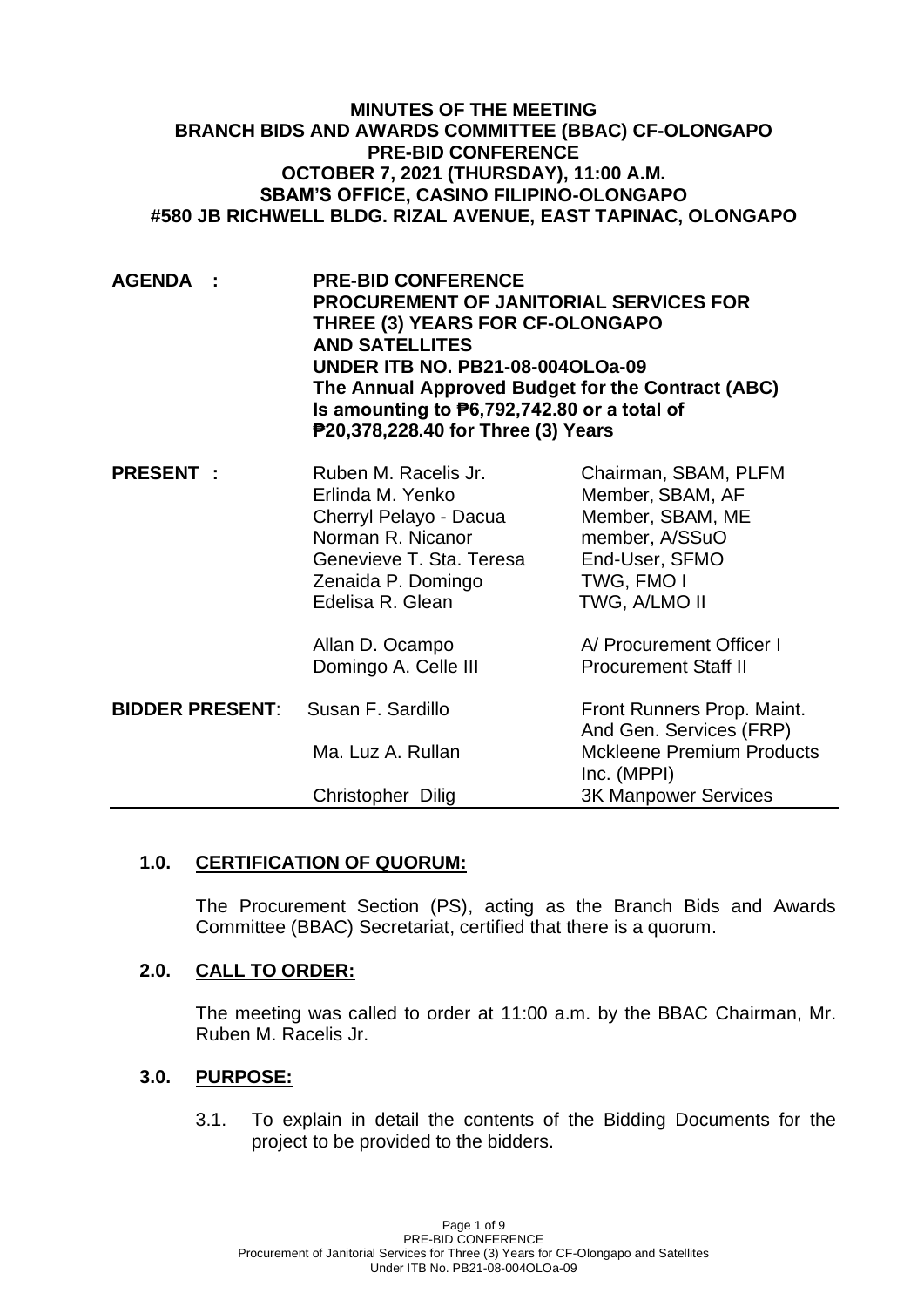3.2. To answer queries the bidders want to clarify relative to the documents issued to them.

# **4.0. INTRODUCTION:**

- 4.1. The Chairman acknowledged the presence of the prospective bidder present in the Pre-bid Conference via Zoom namely;
	- 1. Susan F. Sardillo Front Runners Property Maintenance and General Services (FRP)
	- 2. Ma. Luz A. Rullan Mckleene Premium Products Inc.(MPPI)
	- 3. Christopher Dilig 3K Manpower Services
- 4.2. He also welcomed any clarifications/queries the prospective bidder may ask relative to the project so that any issues raised may be immediately settled.

## **5.0. DISCUSSION:**

The following were given emphasis by the BBAC Secretariat:

- b. The bidders shall not submit a bid beyond the Approved Budget for the Contract amounting to Twenty Million Three Hundred Seventy-Eight Thousand Two Hundred Twenty-Eight Pesos and 40/100 (₱20,378,228.40) VAT-Exclusive, Zero -Rated Transaction.
- c. The bidders shall submit bids in two (2) separate sealed bid envelopes. The first (1st) envelope shall contain the Eligibility Documents and Technical Component of the bid while the second  $(2^{nd})$  envelope shall contain the Financial Component of the bid. Each component shall be in four (4) sets properly marked as "original" / "copy no. 1" / "copy no. 2" / "copy no. 3". Each set shall be sealed in separate envelopes. The envelopes of the original copy of the Technical Components and Financial Components should be sealed in an outer envelope marked as "**ORIGINAL BID**"; the envelopes of Copy No. 1 of both components should also be sealed in an outer envelope marked as "**COPY NO. 1**", Copy No. 2 and Copy No. 3. The envelopes containing the original and copies shall then be enclosed in one single envelope.
- d. The appropriate forms provided in Section IX (Bidding Forms) must be completed **without any alterations to their format, and no substitute form shall be accepted**. All blank spaces shall be filled in with the information requested. The bid, except for un-amended printed literature, shall be signed, and each and every page thereof shall be initialed, by the duly authorized representative/s of the Bidder. Any interlineations, erasures, or overwriting shall be valid only if they are signed or initialed by the duly authorized representative/s of the bidder.
- e. Late bids will not be accepted.
- f. Modification and withdrawal of bids is not allowed after the deadline for the submission and receipt of bids.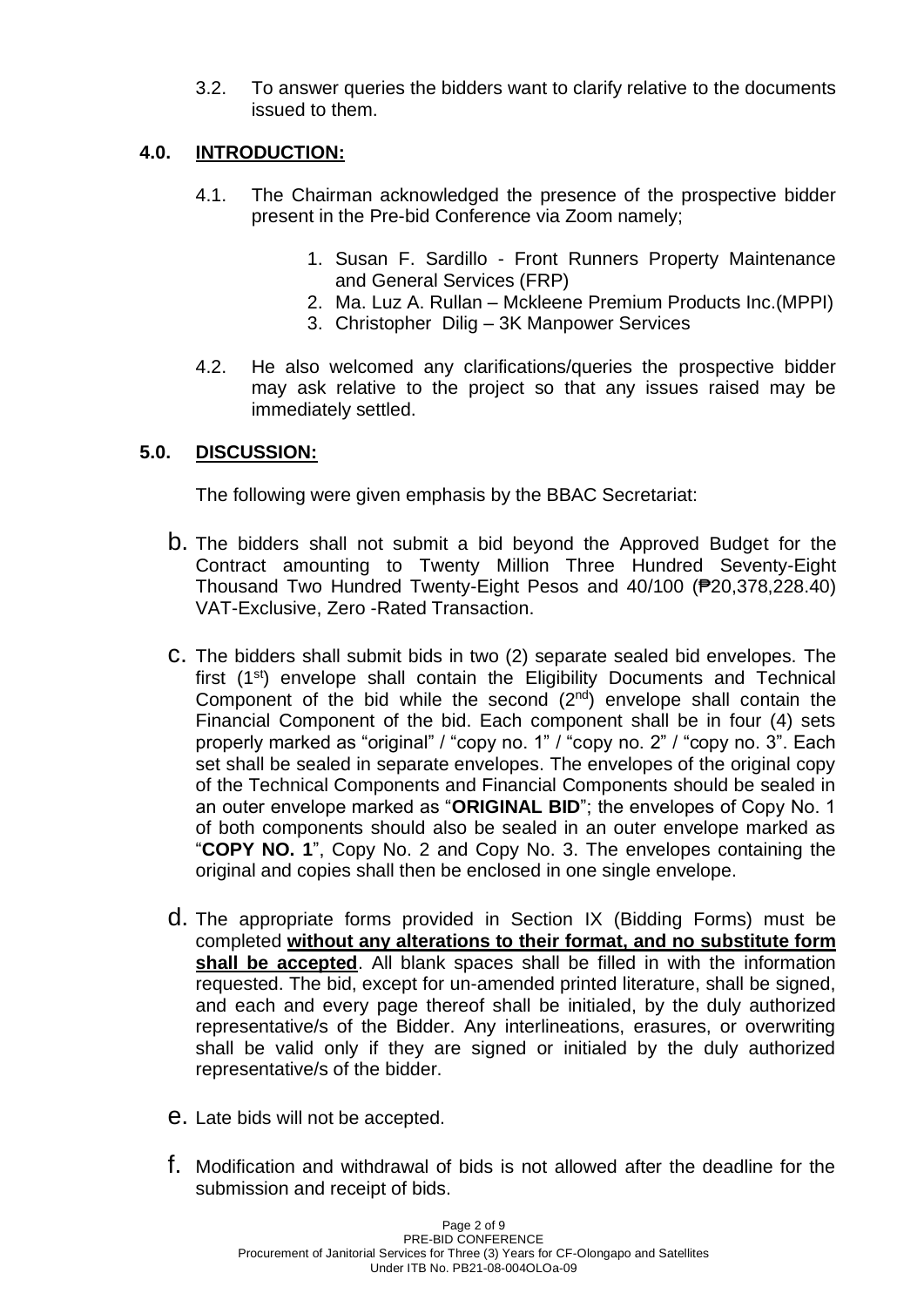- g. All financial proposals must be VAT- Exclusive, Zero-Rated Transaction.
- h. During the opening of bids, all documents shall be checked against a checklist of required documents to ascertain if they are all present, using a Non - discretionary "pass/fail" criterion. If a bidder submits the required document, it shall be rated as "Passed" for that particular requirement. Failure to include any requirement or incomplete or patently insufficient shall be considered as "Failed."
- i. A Bid Bulletin shall be issued in case there are changes in any of the provisions of the Bidding Documents for the project. Copies of the Supplemental Bid Bulletin can be downloaded from the websites of the Philippine Amusement and Gaming Corporation (PAGCOR) and the Philippine Government Electronic Procurement System (PhilGEPS). On the other hand, as additional assistance from PAGCOR, the BBAC Secretariat will transmit copies of the Supplemental Bid Bulletin to all bidders who have already purchased the Bidding Documents either through fax or electronic mail.
- j. All pages of the submittals shall be initialed by the authorized signatory.
- k. The Financial Bid Forms should be duly signed by the authorized signatory.
- l. All the submittals shall be evaluated and verified during the post-qualification. Falsification of documents will result to disqualification.
- m.The First (1st) Bid Envelope (Eligibility Documents and Technical Component) must contain the following:
	- l.1 Bidders shall submit a valid PhilGEPS Certificate of Registration and Platinum Membership in accordance with Section 8.5.2 of the 2016 Revised IRR of RA 9184, if registered under the Platinum category, provided that all of the eligibility documents submitted to PhilGEPS are maintained and updated; or

In case any of the eligibility documents submitted to PhilGEPS is not updated, combination of a PhilGEPS Certificate of Registration and Platinum Membership, with any of the valid/updated Class "A" Eligibility Documents shall be submitted:

- i. Securities and Exchange Commission (SEC) Registration Certificate for corporations, partnerships and/or joint ventures, Department of Trade and Industry (DTI) Registration Certificate for sole proprietorship, *or* Cooperative Development Authority (CDA) Registration Certificate for cooperatives;
- ii. Valid Mayor's Permit issued by the city or municipality where the principal place of business of the prospective bidder is located, or the equivalent document for Exclusive Economic Zones or Areas.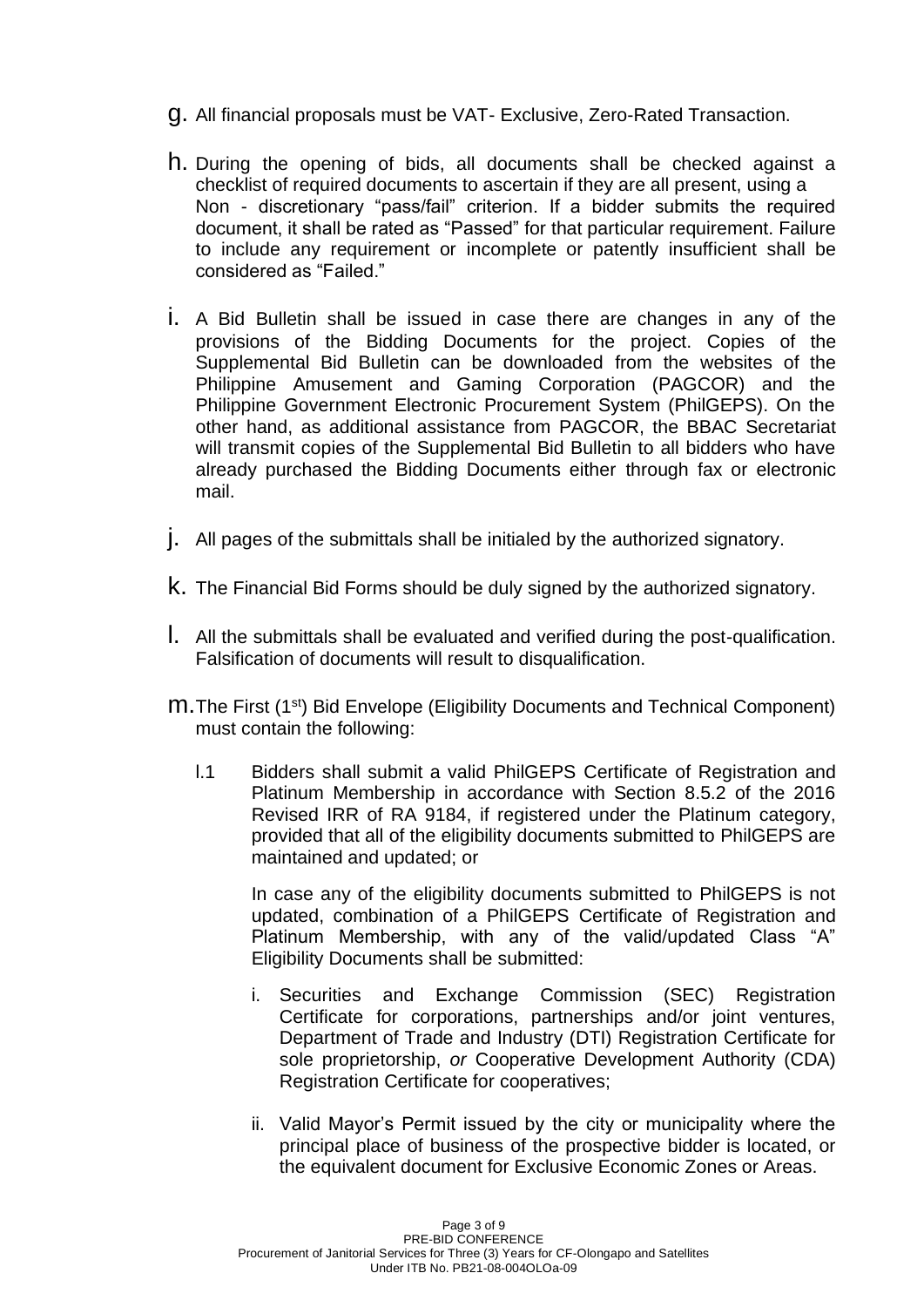- iii. Valid Tax Clearance Certificate per Executive Order (E.O.) No. 398, series of 2005, as finally reviewed and approved by the Bureau of Internal Revenue (BIR); and
- iv. Audited Financial Statements (AFS), stamped "received" by the BIR or its duly accredited and authorized institutions, for the preceding calendar year. In case the AFS for the preceding calendar year is not yet available, said AFS should not be earlier than two (2) years from the deadline for the Submission and Receipt of Bids.

Provided that the bidder/s having the Lowest Calculated Bid (LCB) /Single Calculated Bid (SCB) submit/s a valid and updated PhilGEPS Platinum Certificate of Registration and Membership within five (5) calendar days from receipt of the BAC notice of the LCB/SCB during the post-qualification process.

l.2 Statement of the prospective bidder of all its on-going government and private contracts, including contracts awarded but not yet started, if any, whether similar or not similar in nature and complexity to the contract to be bid, within the last three (3) years prior to the deadline for the Submission and Receipt of bids.

The Statement of all On-going and Completed Government and Private Contracts shall indicate the following:

- Name of the contract;
- Date of the contract;
- Contract period;
- Owner's name and address;
- Kinds of goods;
- Amount of contract and value of outstanding contracts;
- Date of delivery (please state estimated date of delivery);
- l.3 Statement identifying the bidder's Single Largest Completed Contract (SLCC) similar to the contract to be bid, amounting to at least fifty percent (50%) of the total ABC within the last three (3) years prior to the deadline for the Submission and Receipt of Bids in the amount of:

| <b>DESCRIPTION</b>                                                                                                               | <b>MINIMUM AMOUNT OF SLCC</b> |
|----------------------------------------------------------------------------------------------------------------------------------|-------------------------------|
| Procurement of Janitorial Services for<br>Three (3) years for CF-Olongapo and<br>Satellites under ITB No. PB21-08-<br>004OLOa-09 | <b>₱10,189,114.20</b>         |

The statements required shall indicate for each contract, the following:

a. name of the contract;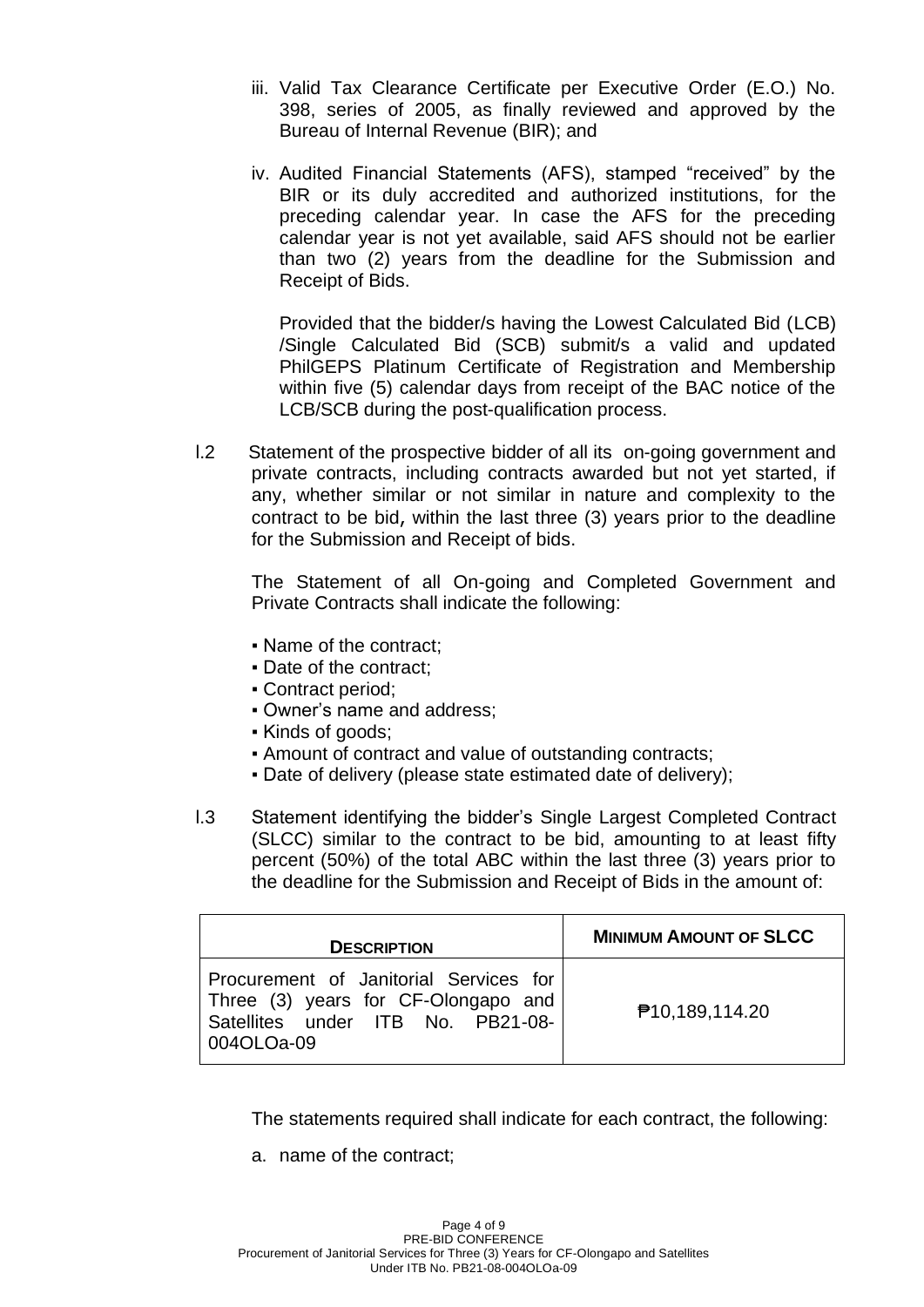- b. date of the contract;
- c. contract period;
- d. owner's name and address;
- e. kinds of goods;
- f. amount of completed contracts, adjusted by the bidder to current prices using PSA's consumer price index, if necessary for purposes of meeting the SLCC requirement;
- g. date of delivery (actual date of delivery for the single largest completed contract); and
- h. End-user's acceptance of official receipt(s) or sales invoice issued for the contract which shall be attached to the statement of SLCC.

Further, for purposes of post-qualification, kindly include in the aforesaid statements, the following information:

- $\circ$  Contact Person for the clients identified in the statement of all ongoing government and private contracts and SLCC; and
- o Contact details (telephone or facsimile number, e-mail address or cellular phone number).

For the identified SLCC, a copy of the entire set of the Purchase Order (P.O.) / Contract may be attached for purposes of post-qualification. For this purpose, similar contracts shall refer to: Janitorial Services *(Similar in Nature and Complexity).*

l.4 Computation of its Net Financial Contracting Capacity (NFCC) which must be at least equal to the ABC of each of the lot/s the bidder/s is/are participating in for PB21-08-004OLOa-09;

A Committed Line of Credit must be at least equal to ten percent (10%) of the ABCs for all the lots or items participated in by the prospective Bidder.

- l.5 A valid Joint Venture Agreement (JVA) in case the joint venture is already in existence, or duly notarized statements from all the potential joint venture partners stating that they will enter into and abide by the provisions of the JVA in the instance that the bid is successful.
	- $\triangleright$  Failure to enter into a JV in the event of contract award shall be a ground for bid security forfeiture.
	- ➢ All potential JV partners must submit their respective Class "A" Legal Eligibility Documents.
	- ➢ Submission of one of the potential JV partners of any of the technical and financial eligibility documents is already sufficient, provided that whoever submits the NFCC computation shall also submit its AFS and Statement of all on-going contracts
- l.6 Bid Security, which should be valid for One Hundred Twenty (120)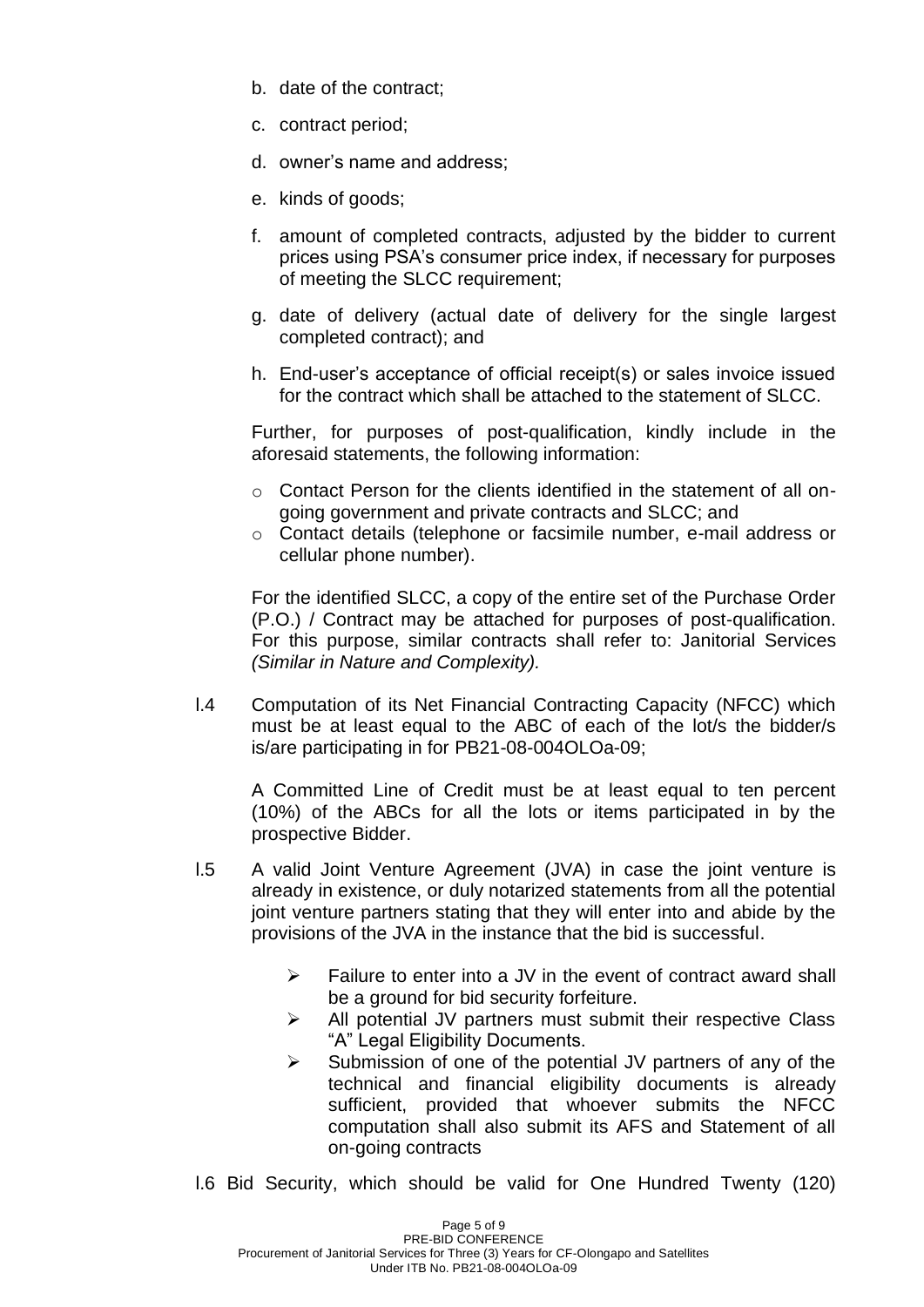| <b>LOT</b> | a) Cash,<br>cashier's/<br>manager's<br>check issued by a Universal or<br><b>Commercial Bank;</b><br>b) Bank<br>draft/<br>guarantee<br>or<br>irrevocable letter of credit issued<br>by a Universal or Commercial<br>Bank; Provided, however, that it<br>confirmed<br>shall<br>be<br><b>or</b><br>authenticated by a Universal or<br>Commercial Bank, if issued by a<br>foreign bank<br>[at least Two Percent (2%) of the<br>ABC <sub>1</sub> | <b>Surety</b><br>Bond,<br>c)<br>callable<br>upon<br>demand<br>issued<br>by a surety or<br>insurance<br>duly<br>company<br>certified by the<br><b>Insurance</b><br><b>Commission</b><br>authorized<br>to.<br>said<br>issue<br>security specific<br>for the project<br>Tat<br>least<br><b>Five</b><br>Percent (5%) of the<br>ABC <sub>1</sub> | <b>Bid Securing</b><br><b>Declaration as</b><br>provided in Section<br>IX hereof (Bidding<br>Forms)<br>[No percentage<br>required]    |
|------------|---------------------------------------------------------------------------------------------------------------------------------------------------------------------------------------------------------------------------------------------------------------------------------------------------------------------------------------------------------------------------------------------------------------------------------------------|---------------------------------------------------------------------------------------------------------------------------------------------------------------------------------------------------------------------------------------------------------------------------------------------------------------------------------------------|---------------------------------------------------------------------------------------------------------------------------------------|
|            | ₱407,564.57                                                                                                                                                                                                                                                                                                                                                                                                                                 | P1,018,911.42                                                                                                                                                                                                                                                                                                                               | No amount required.<br>Template is provided<br>Section<br>under<br>IX<br>(Bidding Forms)<br>0f<br>this<br><b>Bidding</b><br>Documents |

- l.7 Schedule of Requirements (Section VI).
- l.8 Conformity with technical specifications as enumerated and specified in Section VII (Technical Specifications) of the Bidding Documents. Bidders must state either "Comply" or "Not Comply" against each of the individual parameters of each Specification stating the corresponding performance parameter offered. Statements of "Comply" or "Not Comply" must be supported by evidence in a Bidders Bid and cross-referenced to that evidence. The validity of the bid offer should be within One Hundred Twenty (120) calendar days from the date of Opening of Bids.
- l.9 Omnibus Sworn Statement in accordance with Section 25.2(a)(iv) of the IRR of RA 9184 and using the form prescribed in Section IX. Bidding Forms.

The Omnibus Sworn Statement shall be supported by an attached document showing proof of authorization, e.g., duly notarized Secretary's Certificate issued by the corporation or the members of the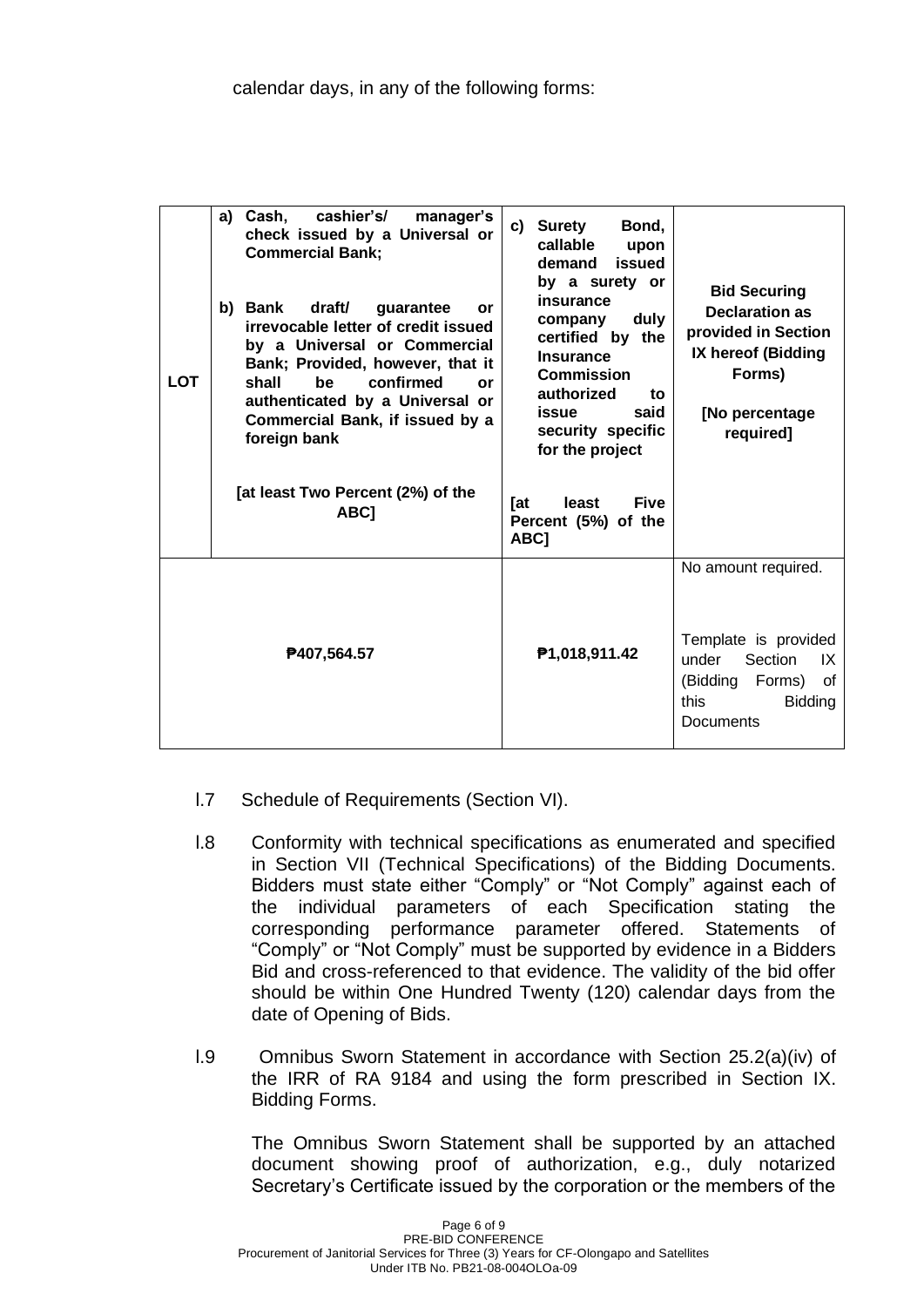joint venture or a Special Power of Attorney, in case of Sole Proprietor.

- $n.$  The contents of the Second ( $2^{nd}$ ) Bid Envelope are as follows:
	- m.1 The Financial Bid Form should be duly signed by the authorized signatory.
	- m.2 For Goods Offered from within the Philippines Form.
- *o.* During the presentation of the bidding documents, there were some clarifications and/or modifications on the provision of the bidding requirements/documents were made:
	- ➢ *Page 11, item no. 1 (Scope of Bid)*
		- *From –Procurement of Private Security Agency Services for Three (3) Years for CF-Olongapo and Satellites (Re-Bidding) under ITB No. PB21-08- 004OLOa-09*
		- *To- Procurement of Janitorial Services for Three (3) years for CF-Olongapo and satellites (Re-Bidding) under ITB No. PB21-08-004OLOa-09*

*The Chairman also emphasized some mandatory requirements/provisions to the prospective bidders as follows:*

- ➢ *Vat - Exclusive, ZERO - Rated Transaction should be reflected at the submitted BID Price in the Bid Form*
- ➢ *Notarized Documents should have MCLE Compliance*
- o. All qualified bids identified after the Opening and Preliminary Examination of Bids shall then be subjected to Detailed Bid Evaluation in order to identify the bidder having the Lowest Calculated Bid (LCB).
- p. The LCB shall be determined in two (2) steps:
	- p.1 The detailed evaluation of the financial components of bids to establish the correct calculated prices of the bids; and
	- p.2 The ranking of the total bid prices as calculated per lot from the lowest to the highest. The bid with the lowest price shall be identified as the Lowest Calculated Bid on a per lot basis.
- q. The BBAC shall conduct a detailed evaluation of all bids rated as "Passed," using non-discretionary pass/fail criteria. The BBAC shall consider the following in the evaluation of bids: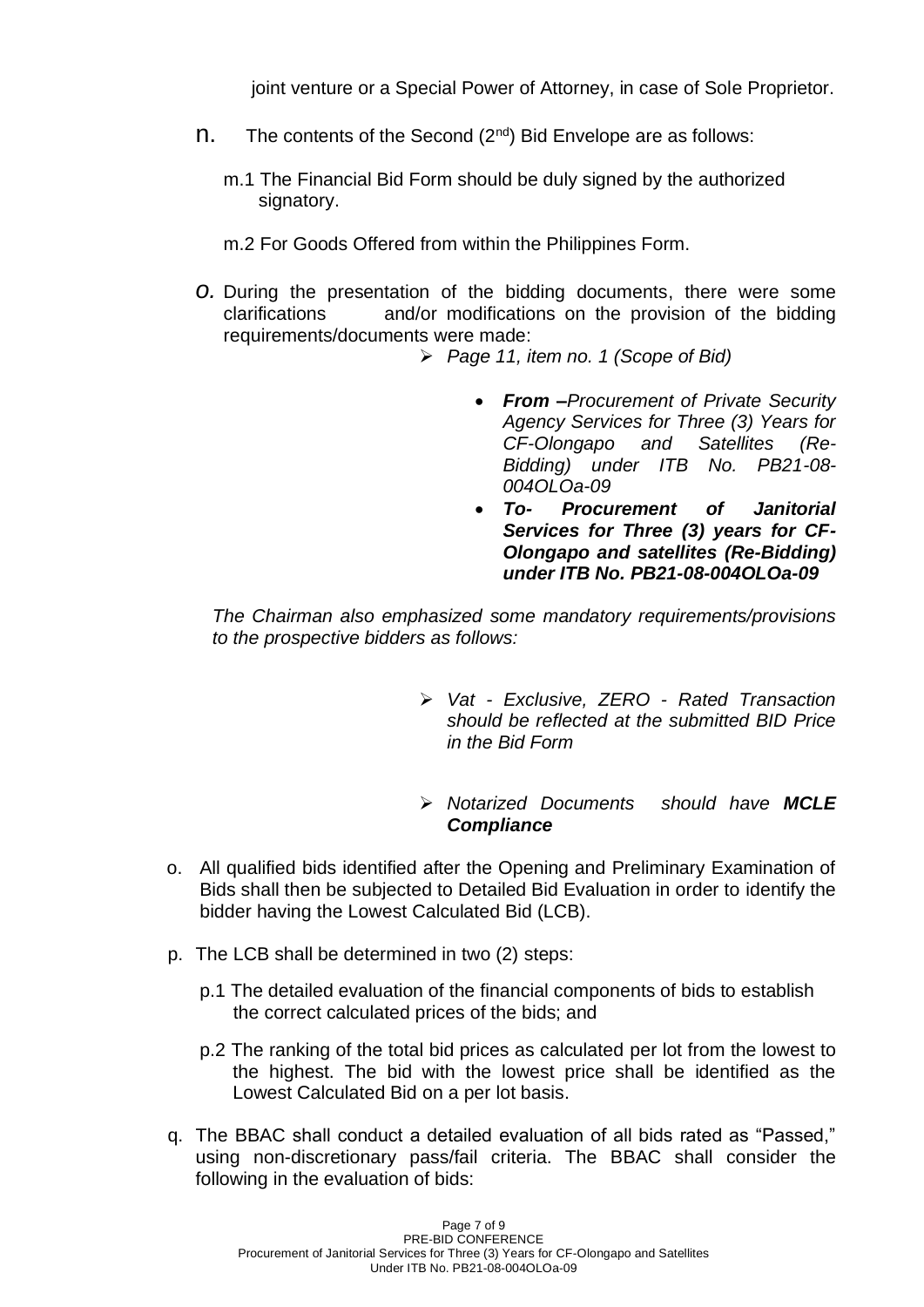- Completeness of the bid. Bids not addressing or providing all of the required items in the Schedule of Requirements including, where applicable, bill of quantities, shall be considered non-responsive and, thus, automatically disqualified. In this regard, where a required item is provided, but no price is indicated, the same shall be considered as nonresponsive, but specifying a "0" (zero) for the said item would mean that it is being offered for free to the Procuring Entity, and
- Arithmetical corrections. Consider computational errors and omissions to enable proper comparison of all eligible bids. Any adjustment shall be calculated in monetary terms to determine the calculated prices.
- r. Based on the detailed evaluation of bids, those that comply with the above mentioned requirements shall be ranked in the ascending order of their total calculated bid prices, as evaluated and corrected for computational errors, discounts and other modifications, to identify the Lowest Calculated Bid. Total calculated bid prices, as evaluated and corrected for computational errors, discounts and other modifications, which exceed the ABC shall not be considered.
	- r.1 The Bidder/s having the LCB shall then be subjected to post-qualification to determine whether it complies with and is responsive to all the requirements and conditions provided under IRR of R.A. 9184 and the Bidding Documents for the project.
	- r.2 During Post-Qualification, the BBAC shall verify, validate and ascertain all statements made and documents submitted by the bidder having the LCB to consider, but shall not be limited to the legal requirements, technical requirements, and financial requirements. Further, the bidder having the LCB must submit within a non-extendible period of five (5) calendar days from receipt of the BBAC notice the Latest income and business tax returns filed electronically through the Electronic Filing and Payment System (EFPS).
- s. If the BBAC determines that the Bidder with the LCB passes all the criteria for post-qualification, it shall declare said bid as the **Lowest Calculated Responsive Bid (LCRB)**, and recommend to the **Head of the Procuring Entity** the award of contract to the said Bidder at its submitted price or its calculated bid price, whichever is lower.
- t. Within ten (10) calendar days from receipt of the Notice of Award, the successful Bidder shall post the required performance security, sign and date the contract and return it to PAGCOR.
- u. Pursuant to Section 35 of the IRR of R.A. 9184, the BBAC shall declare a "Failure of Bidding" when:
	- u.1 No bids are received;
	- u.2 All prospective Bidders are declared ineligible;